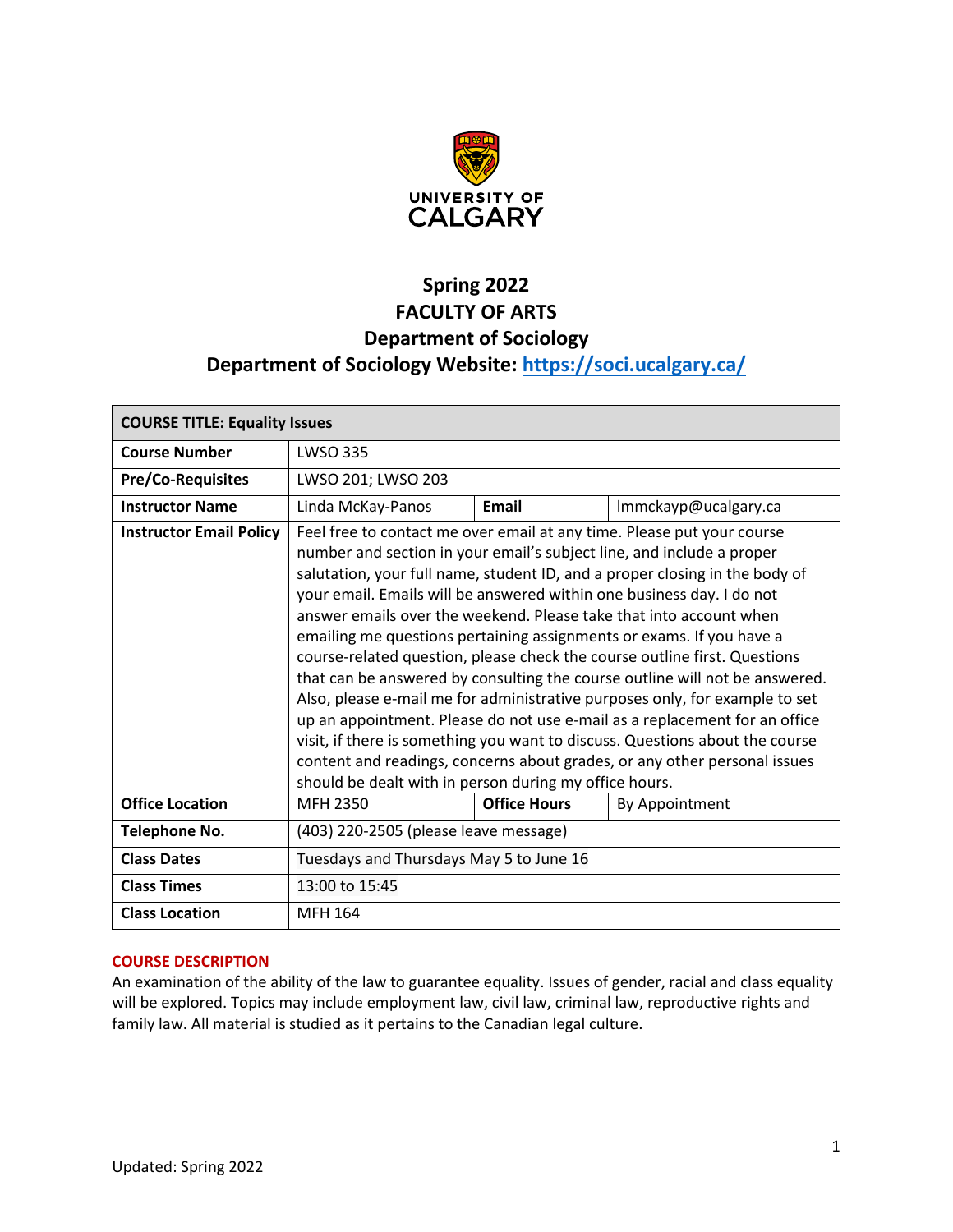### **COURSE LEARNING OUTCOMES**

By the end of the course, students should be able to demonstrate a general understanding of the legal issues involved in the topics considered and an appreciation of the political theory and jurisprudential reasoning underlying the equality issues covered in the course. From a practical perspective, the course offers the opportunity for students to perform case law and social equity and human rights analysis using the tools provided by socio-legal and political theory. The research and analytic skills taught in this course serve as a bedrock for careers in the legal profession and public policy.

# **LEARNING RESOURCES**

All course materials are available on the D2L site for this course. Instructions on how to access these will be posted on D2L.

### **CLASS SCHEDULE**

Available on the D2L site for this course.

### **EXAMINATIONS**

The final exam date, time and location will be posted to D2L and announced in class one month prior to examination. The use of aids such as textbooks, course notes or electronic devises will not be permitted during final examinations.

### **ASSESSMENT COMPONENTS**

Group Project with presentations starting June 7, 2022 -30%

Midterm Exam (open book) 30% on May 26, 2022

Final Exam (closed book) 40% Scheduled by Registrar

# **MISSED OR LATE ASSIGNMENTS**

Students who miss class assessments (tests, participation activities, or other assignments) should inform their instructor as soon as possible. If the reason provided for the absence is acceptable, the instructor may decide that any arrangements made can take forms other than make-up tests or assignments. For example, the weight of a missed grade may be added to another assignment or test.

**Deferred Final Exam Form:** Please note that requests to defer a Registrar scheduled final exam are dealt with through the Registrar's Office. Further information can be found at: <https://www.ucalgary.ca/registrar/exams/deferred-exams>

**Deferred Term Work Form:** Deferral of term work past the end of a term requires a form to be filled out by the student and submitted, along with any supporting documentation, to the instructor. The form is available *[here.](https://www.ucalgary.ca/registrar/student-centre/student-forms)*

Once an extension date has been agreed between instructor and student, the instructor will email the form to the Faculty of Arts Program Information Centre (ascarts@ucalgary.ca) for approval by the Associate Dean.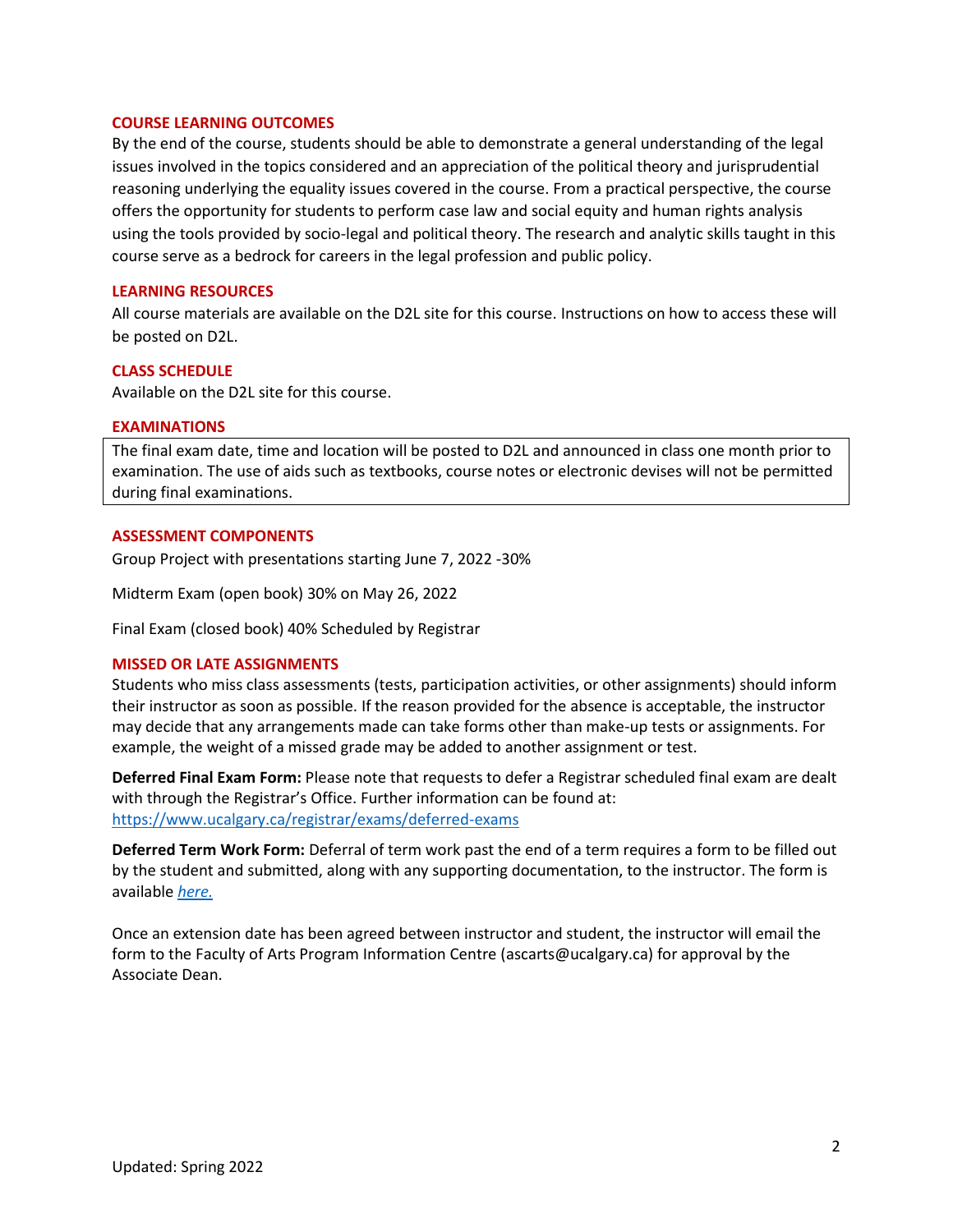### **GRADING SCALE**

| Grade | <b>Percent range</b> | <b>Grade Point Value</b> | <b>Description</b>                          |  |
|-------|----------------------|--------------------------|---------------------------------------------|--|
| A+    | $96 - 100\%$         | 4.0                      | Outstanding performance                     |  |
| A     | $90 - 95.99%$        | 4.0                      | <b>Excellent performance</b>                |  |
| А-    | $85 - 89.99\%$       | 3.7                      | Approaching excellent performance           |  |
| $B+$  | $80 - 84.99%$        | 3.3                      | Exceeding good performance                  |  |
| B     | $75 - 79.99%$        | 3.0                      | Good performance                            |  |
| $B -$ | $70 - 74.99\%$       | 2.7                      | Approaching good performance                |  |
| $C+$  | $67 - 69.99\%$       | 2.3                      | Exceeding satisfactory performance          |  |
| C     | $63 - 66.99%$        | 2.0                      | Satisfactory performance                    |  |
| $C -$ | $59 - 62.99%$        | 1.7                      | Approaching satisfactory performance        |  |
| D+    | $55 - 58.99%$        | 1.3                      | Marginal pass. Insufficient preparation for |  |
|       |                      |                          | subsequent courses in the same subject      |  |
| D     | $50 - 54.99%$        | 1.0                      | Minimal Pass. Insufficient preparation for  |  |
|       |                      |                          | subsequent courses in the same subject.     |  |
| F     | < 50%                | 0                        | Failure. Did not meet course requirements.  |  |

Letter grades will be assigned and submitted to the registrar based on the following scale:

Final course grade is calculated based on group presentation worth 30%, midterm exam worth 30%, final exam worth 40%.

# **EXPECTATIONS FOR WRITING**

All written assignments (including, to a lesser extent, written exam responses) will be assessed at least partly on writing skills. Writing skills include not only surface correctness (grammar, punctuation, sentence structure, etc.) but also general clarity and organization. Sources used in research papers must be properly documented. If you need help with your writing, you may use the writing support services in the Learning Commons. For further information, please refer to the official online University of Calgary Calendar, Academic Regulations, E. Course Information, E.2: Writing Across the Curriculum: <http://www.ucalgary.ca/pubs/calendar/current/e-2.html>

# **ATTENDANCE AND PARTICIPATION EXPECTATIONS**

Students are expected to attend class regularly and to be fully present and engaged in class activities and discussions.

#### **GUIDELINES FOR SUBMITTING ASSIGNMENTS**

The main Sociology Department office does not deal with any course-related matters. Please speak directly to your instructor.

1. **Protection of Privacy:** The Freedom of Information and Protection of Privacy (FOIPP) legislation does not allow students to retrieve any course material from public places. Anything that requires handing back will be returned directly during class or office hours. If students are unable to pick up their assignments from the instructor, they can provide the instructor with a stamped, self-addressed envelope to be used for the return of the assignment. Private information related to the individual student is treated with the utmost regard by the faculty at the University of Calgary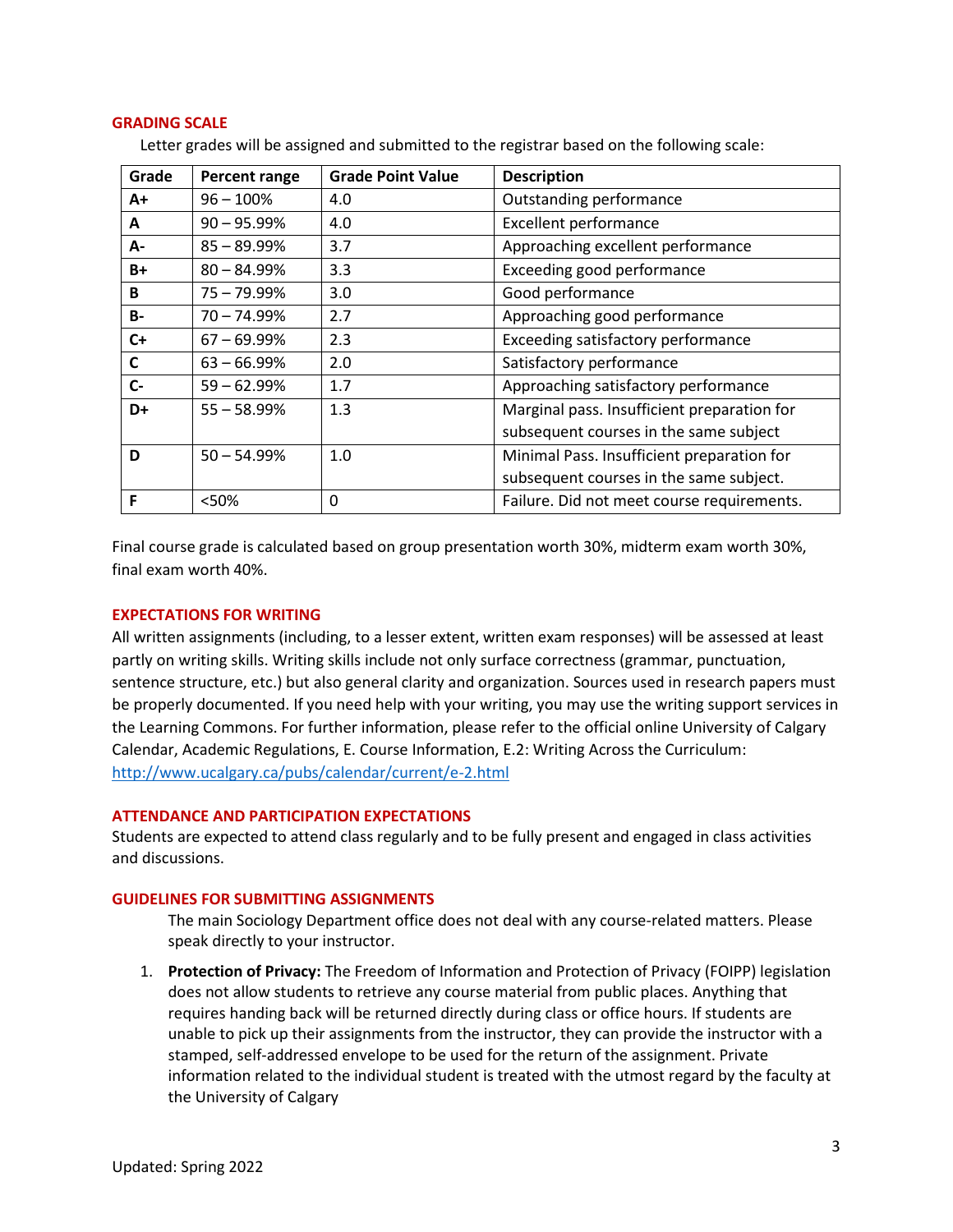2. Final grades are not posted by the Sociology Department. They are only available online.

# **CONDUCT**

Students, employees, and academic staff are also expected to demonstrate behaviour in class that promotes and maintains a positive and productive learning environment. As members of the University community, students, employees, and academic staff are expected to demonstrate conduct that is consistent with the University of Calgary Calendar, the Code of Conduct and Non-Academic Misconduct policy and procedures, which can be found at:<http://www.ucalgary.ca/pubs/calendar/current/k.html>

# **USE OF INTERNET AND ELECTRONIC COMMUNICATION DEVICES IN CLASS**

The use of laptop and mobile devices is acceptable when used in a manner appropriate to the course and classroom activities. Please refrain from accessing websites and resources that may be distracting to you or for other learners during class time. Students are responsible for being aware of the University's Internet and email use policy, which can be found at [https://www.ucalgary.ca/legal](https://www.ucalgary.ca/legal-services/university-policies-procedures/acceptable-use-electronic-resources-and-information-policy)[services/university-policies-procedures/acceptable-use-electronic-resources-and-information-policy](https://www.ucalgary.ca/legal-services/university-policies-procedures/acceptable-use-electronic-resources-and-information-policy)

# **COURSE EVALUATIONS AND STUDENT FEEDBACK**

Student feedback will be sought at the end of the course through the standard University Student Ratings of Instruction (USRI) and Faculty course evaluation forms. A midterm evaluation may also be included to provide students an opportunity to provide feedback, for the instructor to adjust their approaches to teaching and learning, and to continuously improve the course. Students are welcome to discuss the process and content of the course at any time with the instructor.

# **Media Recording for Study Purposes (Students)**

Students who wish to audio record lectures for personal study purposes need to follow the guidelines outlined in [Section E.6 of the University Calendar.](https://www.ucalgary.ca/pubs/calendar/current/e-6.html) Unless the audio recording of lectures is part of a student accessibility requirement, permission must be sought by the course instructor to audio record lectures.

# **ACADEMIC ACCOMODATION**

It is the student's responsibility to request academic accommodations according to the University policies and procedures listed below. The Student Accommodations policy is available at [https://ucalgary.ca/student-services/access/prospective-students/academic-accommodations.](https://ucalgary.ca/student-services/access/prospective-students/academic-accommodations) Students needing an accommodation based on disability or medical concerns should contact Student Accessibility Services (SAS) in accordance with the Procedure for Accommodations for Students with Disabilities (https://www.ucalgary.ca/legal-services/university-policies-procedures/accommodationstudents-disabilities-procedure). Students who require an accommodation in relation to their coursework based on a protected ground other than Disability should communicate this need in writing to their Instructor.

SAS will process the request and issue letters of accommodation to instructors. For additional information on support services and accommodations for students with disabilities, visit [www.ucalgary.ca/access/](http://www.ucalgary.ca/access/) .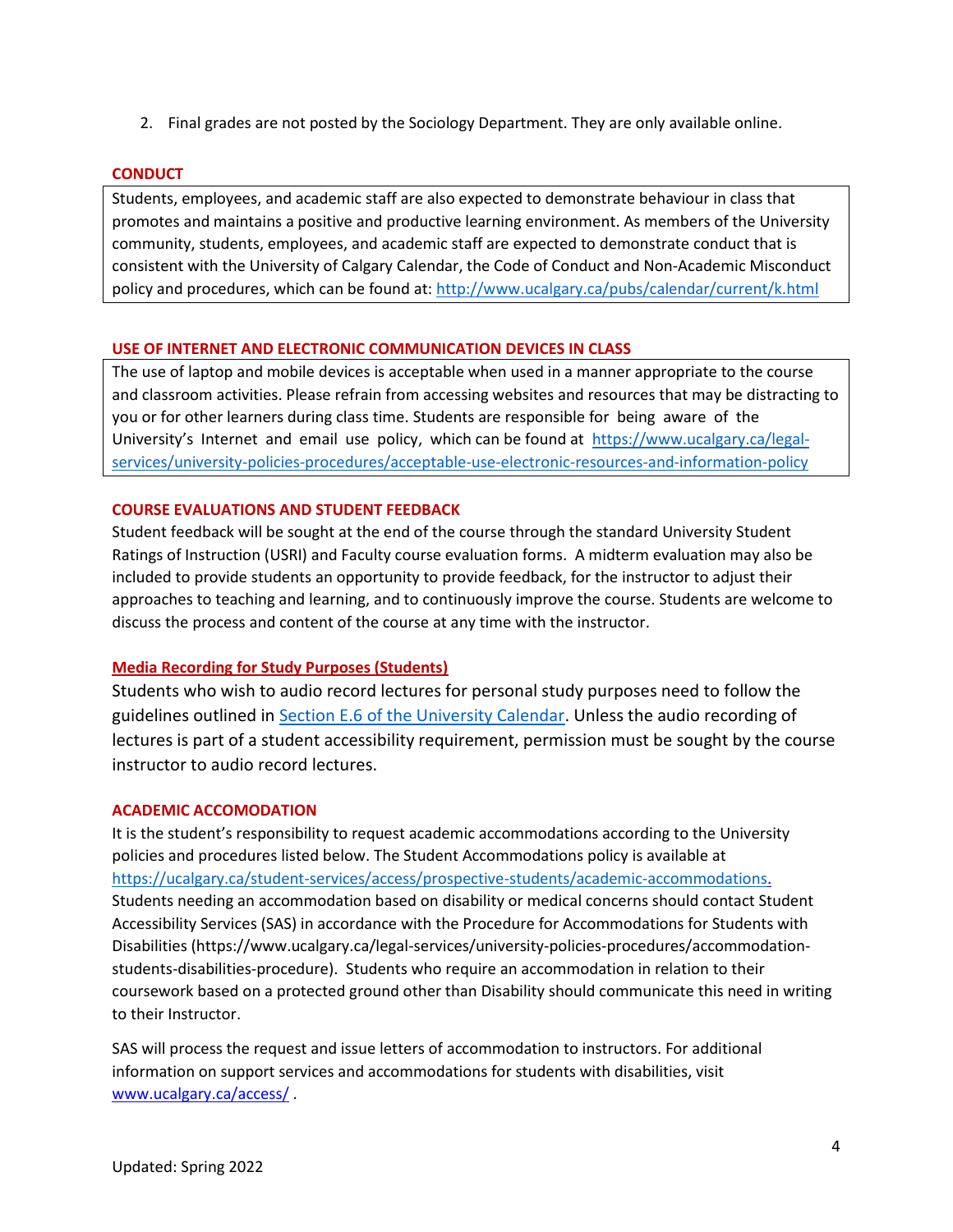### **RESEARCH ETHICS**

(if applicable) Students are advised that any research with human participants – including any interviewing (even with friends and family), opinion polling, or unobtrusive observation – must have the approval of the [Conjoint Faculties Research Ethics Board](https://research.ucalgary.ca/conduct-research/ethics-compliance/human-research-ethics/conjoint-faculties-research-ethics-board) or the [Conjoint Health Research Ethics Board.](https://research.ucalgary.ca/conduct-research/ethics-compliance/human-research-ethics/conjoint-health-research-ethics-board) In completing course requirements, students must not undertake any human subjects research without discussing their plans with the instructor, to determine if ethics approval is required. Some courses will include assignments that involve conducting research with human participants; in these cases, the instructor will have applied for and received ethics approval for the course assignment. The instructor will discuss the ethical requirements for the assignment with the students.

# **INSTRUCTOR INTELLECTUAL PROPERTY**

Course materials created by instructors (including presentations and posted notes, labs, case studies, assignments and exams) remain the intellectual property of the instructor. These materials may NOT be reproduced, redistributed or copied without the explicit consent of the instructor. The posting of course materials to third party websites such as note-sharing sites without permission is prohibited. Sharing of extracts of these course materials with other students enrolled in the course at the same time may be allowed under fair dealing.

### **FREEDOM OF INFORMATION AND PROTECTION OF PRIVACY**

Student information will be collected in accordance with typical (or usual) classroom practice. Students' assignments will be accessible only by the authorized course faculty. Private information related to the individual student is treated with the utmost regard by the faculty at the University of Calgary.

#### **COPYRIGHT LEGISLATION**

All students are required to read the University of Calgary policy on Acceptable Use of Material Protected by Copyright) and requirements of the copyright act (https://lawslois.justice.gc.ca/eng/acts/C-42/index.html) to ensure they are aware of the consequences of unauthorised sharing of course materials (including instructor notes, electronic versions of textbooks etc.). Students who use material protected by copyright in violation of this policy may be disciplined under the Non-Academic Misconduct Policy [https://www.ucalgary.ca/pubs/calendar/current/k.html.](https://www.ucalgary.ca/pubs/calendar/current/k.html)

#### **SEXUAL VIOLENCE POLICY**

The University recognizes that all members of the University Community should be able to learn, work, teach and live in an environment where they are free from harassment, discrimination, and violence. The University of Calgary's sexual violence policy guides us in how we respond to incidents of sexual violence, including supports available to those who have experienced or witnessed sexual violence, or those who are alleged to have committed sexual violence. It provides clear response procedures and timelines, defines complex concepts, and addresses incidents that occur off-campus in certain circumstances. Please see the policy available at https://www.ucalgary.ca/legal-services/universitypolicies-procedures/sexual-and-gender-based-violence-policy